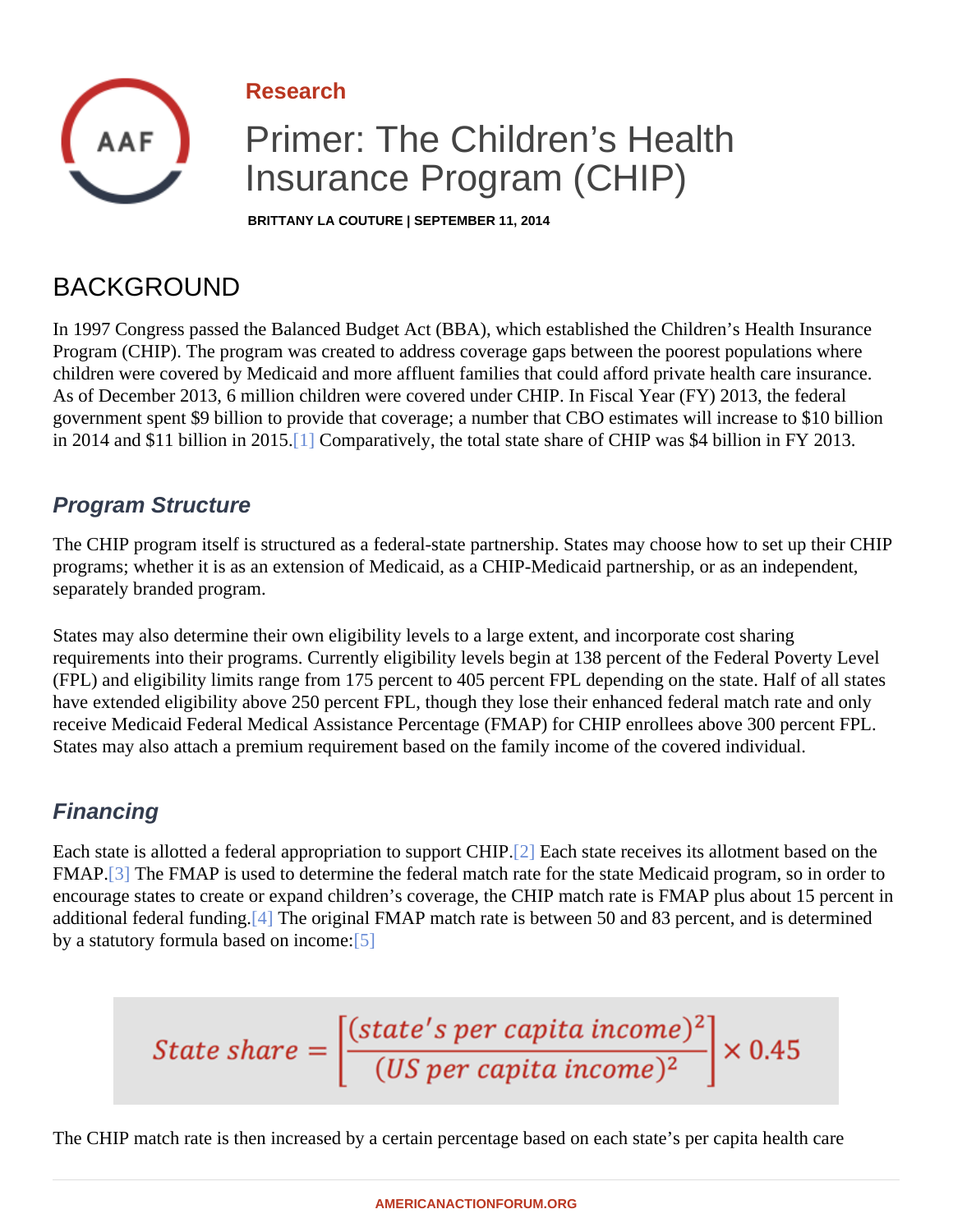growth, and child population growth over time, and may range from 65 percent to 85 percent. The average CHIP match rate is 71 percent, and states must, on average, contribute 29 percent in order to receive their federal allotmen $[6]$ 

Despite the generous FMAP for CHIP, unlike Medicaid, CHIP is not an open-ended entitlement, and funding i capped at the level appropriated by Congress for the program build a state face a shortfall even after receiving all available CHIP funds, shortfall funding is available in the form of Child Enrollment Contingency Funds (available when a state's CHIP enrollment exceeded target levels), Redistribution Funds (made availal when after two years, unused state CHIP allotments are redistributed to states with shortfalls), and recently, if the others are insufficient, Medicaid match rates for expansion populations under the Affordable Care Act (ACA).

### **Eligibility**

CHIP eligibility begins at incomes of \$31,720 and goes as high as \$95,400 for a family 61 flotants born to Medicaid eligible women, some children in foster care or adoption programs, and some children with disabilities may also be eligible for CHIP regardless of income. Benefit packages vary by state, but are usuall robust and all include Early, Periodic Screening, Diagnosis, and Treatment (EPSDT).

#### Point of Service Payment

Health care providers are reimbursed by the state either directly if they are fee-for-service, or through a managed care organization (MCO) contracted by the state to manage care costs for Medicaid and CHIP populations. The amount the provider receives for a given service is determined by a fee schedule created by each state that must meet minimum federal standards. This rate may be based on the costs of providing the service, a review of commercial payers' reimbursement rates, or a percentage of what Medicare pays for equivalent services.<sup>0]</sup>

Along with rules guiding physician reimbursement, CMS has imposed maximum nominal out of pocket costs for services paid for by Medicaid and CHIP. For example, in 2013, a service that cost the state \$10 or less ha maximum copayment of \$0.65, while a service that cost the state \$50.01 or more had a maximum out of pock cost of \$3.90. States have the authority to further decrease the out of pocket maximum for care provided to children. There are also maximum nominal deductibles (\$2.65) and a maximum managed care copayment  $($3.90)[11]$ 

CHIP children who are not covered under a mandatory eligibility group (for example, those over 300 percent FPL) may be given alternative out of pocket maximums. Children's preventive care, hospice care, emergency services, family planning services, and pregnancy-related services are all also exempt from out of pocket cos [12]

## SUBSEQUENT LEGISLATION

The original BBA only provided funding for CHIP through 2007. When the issue of reauthorization came before Congress, negotiations stalled and CHIP funding was simply extended as-is until 2009.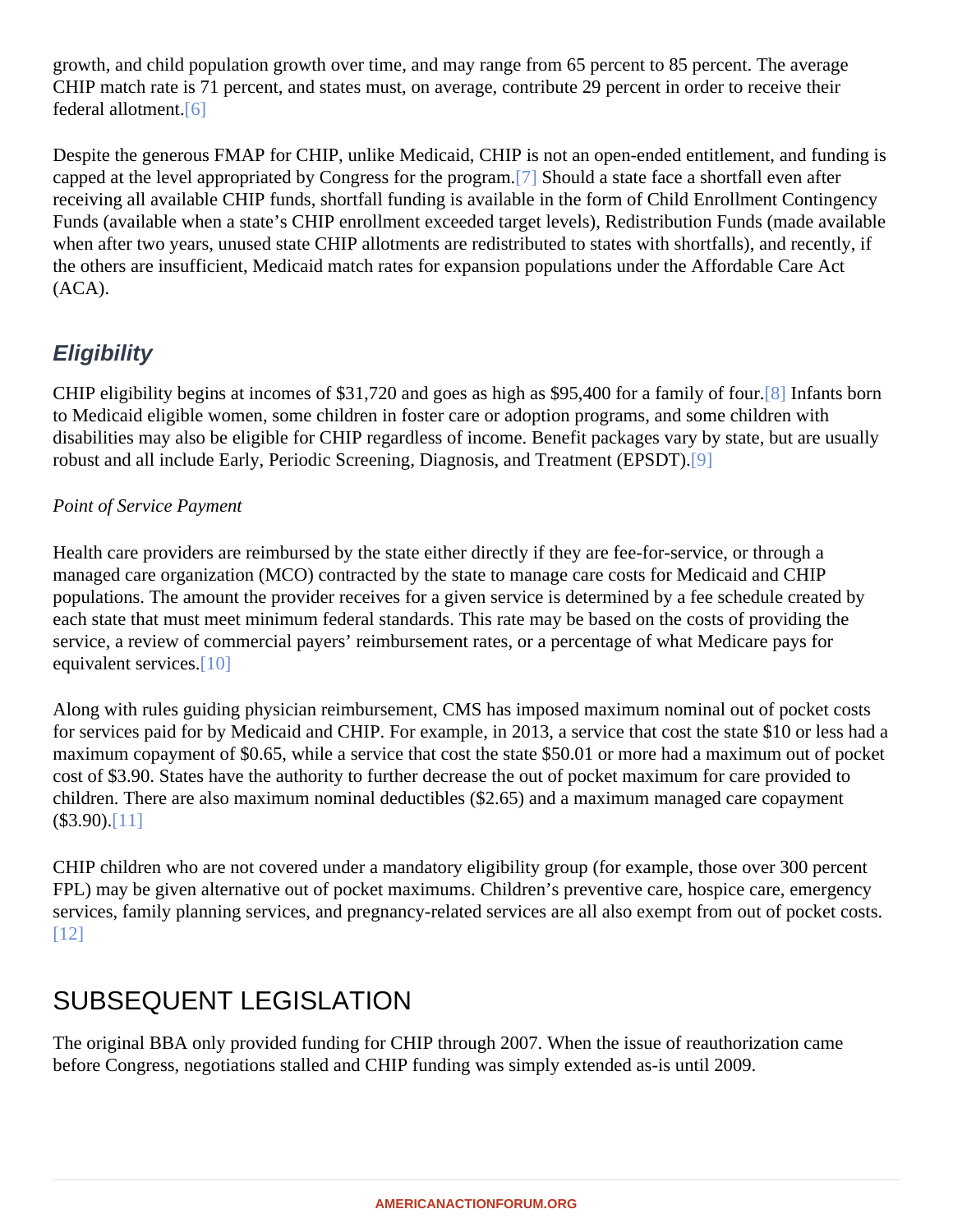### CHIPRA

In 2008, CHIP again came up for debate in Congress, and funding was continued with the passage of the Children's Health Insurance Program Reauthorization Act (CHIPRA) of 2009. The legislation broadened eligibility for lawfully residing children and pregnant women, and addressed funding shortfalls. CHIPRA provided bonuses4] in FY 2009 through FY 2013 for states that increased their Medicatic (HIP) enrollment among low income children. Bonus eligibility also required implementation of four outreach and enrollment activities such as 12 months of continuous Medicaid and CHIP eligibility, elimination of Medicaid and CHIP asset-testing, elimination of in-person interview requirements, use of joint Medicaid and CHIP applications, implementation of options to ease enrollees' renewal processes, or implementation of an 'expres lane eligibility' (ELE) – where documentation from other social programs can automatically qualify a child for CHIP benefits.

### The ACA

In 2010 Congress passed the ACA, extending CHIP funding through 2015. The law also provided for a 23 percent FMAP increase in 2016 for CHIP — making the average CHIP enhanced FMAP about 93 percent, and shifting the range upwards to 88-100 percent. The payment to states of that 93 percent is required to match state contributions, and is no longer limited by a FMAP cap.

Though funding was only appropriated through 2015, the ACA contains a Maintenance of Effort (MOE) clause that will require states to continue offering Medicaid and CHIP at current (2010) levels until 2019 is MOE requirement would have a slightly different effect in each state depending on the structure of their program, but in the end the requirement will force Congress to consider reauthorizing CHIP funding for at leas another four years, beginning in 2015, or else make changes to the MOE. In states where CHIP is a Medicaid expansion program, CHIP-eligible children will continue to be enrolled in the Medicaid program with a lower federal match without reauthorization, but at a higher cost to the states. In states with independent CHIP programs, the states may roll CHIP-eligible children into Qualified Health Plans in the Exchanges, or impose waiting lists or enrollment caps in order to limit the state's CHIP expenditures, or else create Medicaid screening procedures to deny Medicaid eligible CHIP coverage in order to cope with a loss of CHIP funds.

Because funding only goes through September of 2015, and the ACA alone is insufficient coverage, Congres will have to consider CHIP reauthorization by October of 2015.

### The Impact of the ACA on CHIP

Originally, CHIP was designed to target the children of families who could not afford to purchase family health insurance coverage. However, many of those families are now eligible for subsidized health insurance coverage through the Exchange. In the absence of CHIP, the American Action Festimates that 5.1 million children enrolled in or eligible to enroll in CHIP could obtain affordable health insurance through the exchange.

Unfortunately, coverage options within the ACA will prove to be an insufficient replacement for CHIP, as many children could end up without coverage due to loopholes in the law.

If Congress were to decline to appropriate funds for 2015-2019, some states could be obligated to shoulder th entire financial cost of CHIP according to the administration. Forcing states to carry that burden, of course, is politically infeasible, and so CHIP funding reauthorization must be discussed along with other possible poli